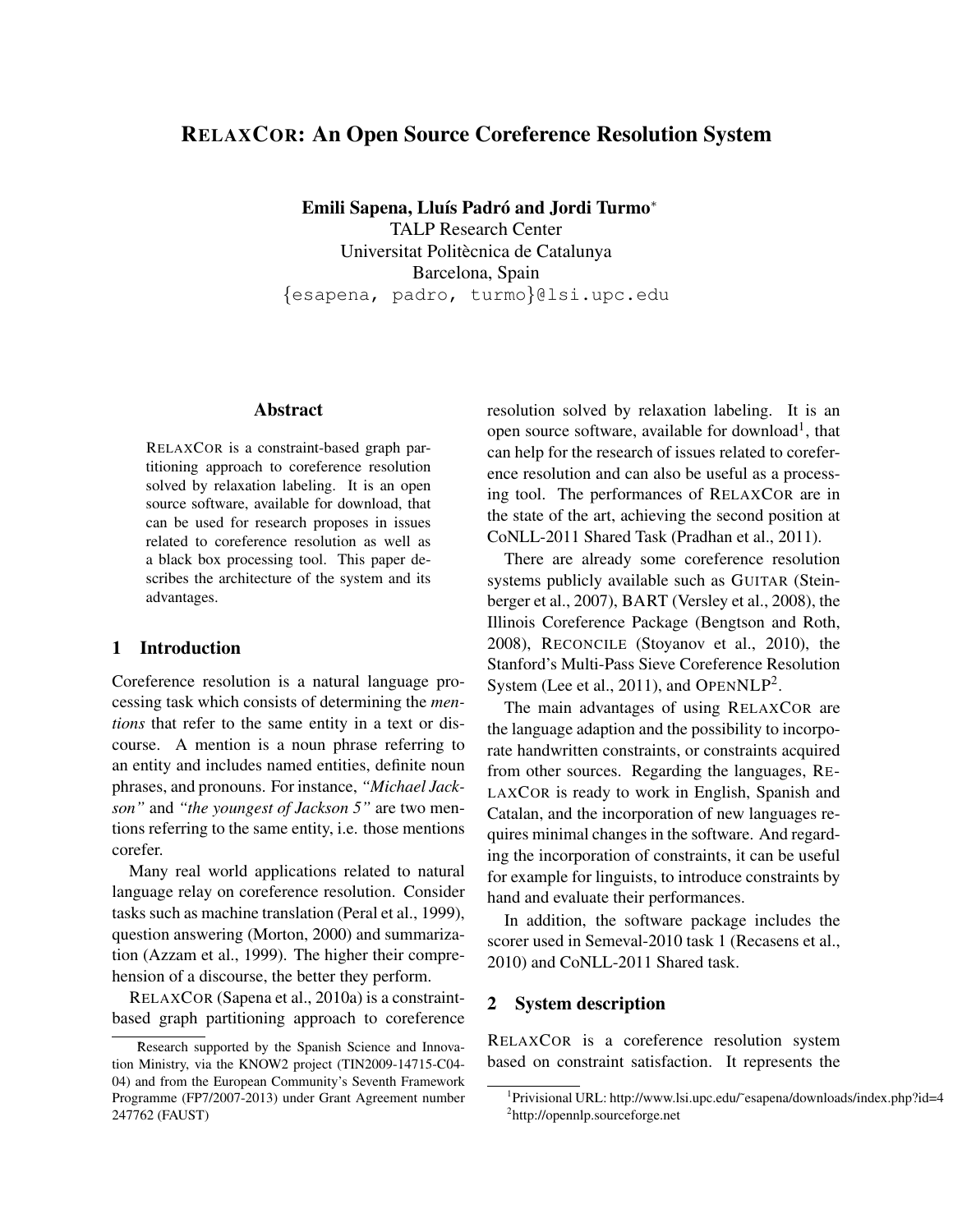problem as a graph connecting any pair of candidate coreferent mentions and applies relaxation labeling, over a set of constraints, to decide the set of most compatible coreference relations. This approach combines classification and clustering in one step. Thus, decisions are taken considering the entire set of mentions, which ensures consistency and avoids local classification decisions. The RELAX-COR implementation is 90% Perl and 10% C++ and it is an improved version of the system that participated in the SemEval-2010 Task 1 (Sapena et al., 2010b) and CoNLL-2011 Shared task (Sapena et al., 2011).

RELAXCOR expects a preprocessed document in the input. The format of the input is a document where each row is a token and each column corresponds to a linguistic layer such as part of speech or parsing. The format is the same used in corpora Ontonotes (Pradhan et al., 2007) and AnCora-CO (Recasens and Martí, 2009). The order and formats of the columns can be configured. The minimum information required by the system is tokenization, part of speech, and dependency parsing, while named entities is not strictly necessary but really helpful. Other information like syntactic parsing, lemmatization, semantic role labeling and speaker is optional.

The resolution process of the system follows four steps:

- 1 Detect mentions.
- 2 Generate feature vectors for each pair of mentions.
- 3 Apply the set of constraints to all the pairs of mentions.
- 4 Solve coreferences using relaxation labeling over a graph.

### 2.1 Mention detection system

The mention detection system uses part of speech and syntactic information. Syntactic information may be dependency parsing or constituent parsing. The system extracts one candidate mention for every: Noun phrase (NP), pronoun, Named Entity, and capitalized common noun or proper name that appear two or more times in the document. In case that some NPs share the same head, the larger NP is selected and the rest discarded. Also the mention repetitions with exactly the same boundaries are discarded.

This mention detection system achieves an acceptable recall (p.e. higher than 90% in Ontonotes), but a low precision because includes many singletons. Note that a mention detection system in pipe configuration acts as a filter and the main objective at this point is to achieve as much recall as possible.

### 2.2 Features

The system has over a hundred features, binarized for each possible value. Each linguistic layer have a set of features that evaluate one mention of the pair or the compatibility of both in some criteria. For instance, lexical features include string comparisons, morphological features compare gender and number, syntactic features determine whether a mention is a demonstrative NP, and so on. The complete list of features can be found in (Sapena et al., 2011). In case that input data does not include preprocessing information of some linguistic layer, the features of this level can be excluded of the model.

#### 2.3 Constraints

The knowledge of the system is represented as a set of weighted constraints. Each constraint has an associated weight reflecting its confidence. The sign of the weight indicates that a pair or a group of mentions corefer (positive) or not (negative). Only constraints over pairs of mentions are implemented in the current version of RELAXCOR.

The constraints are conjunctions of feature-value pairs. Moreover, given that features have been binarized, a constraint is just a conjunction of activated/negated features. Figure 1 is an example of a constraint.

The machine learning process generates a decision tree from the training data set and extracts a set of constraints with the C4.5 rule-learning algorithm (Quinlan, 1993). Then, constraints are applied to the training data in order find their weights. But constraints can be added from any source and can be manually written. Writing a constraint is as easy as writing in a text file the names of the features implied and the desired values. The weight of the constraint can be also determined by hand, but in case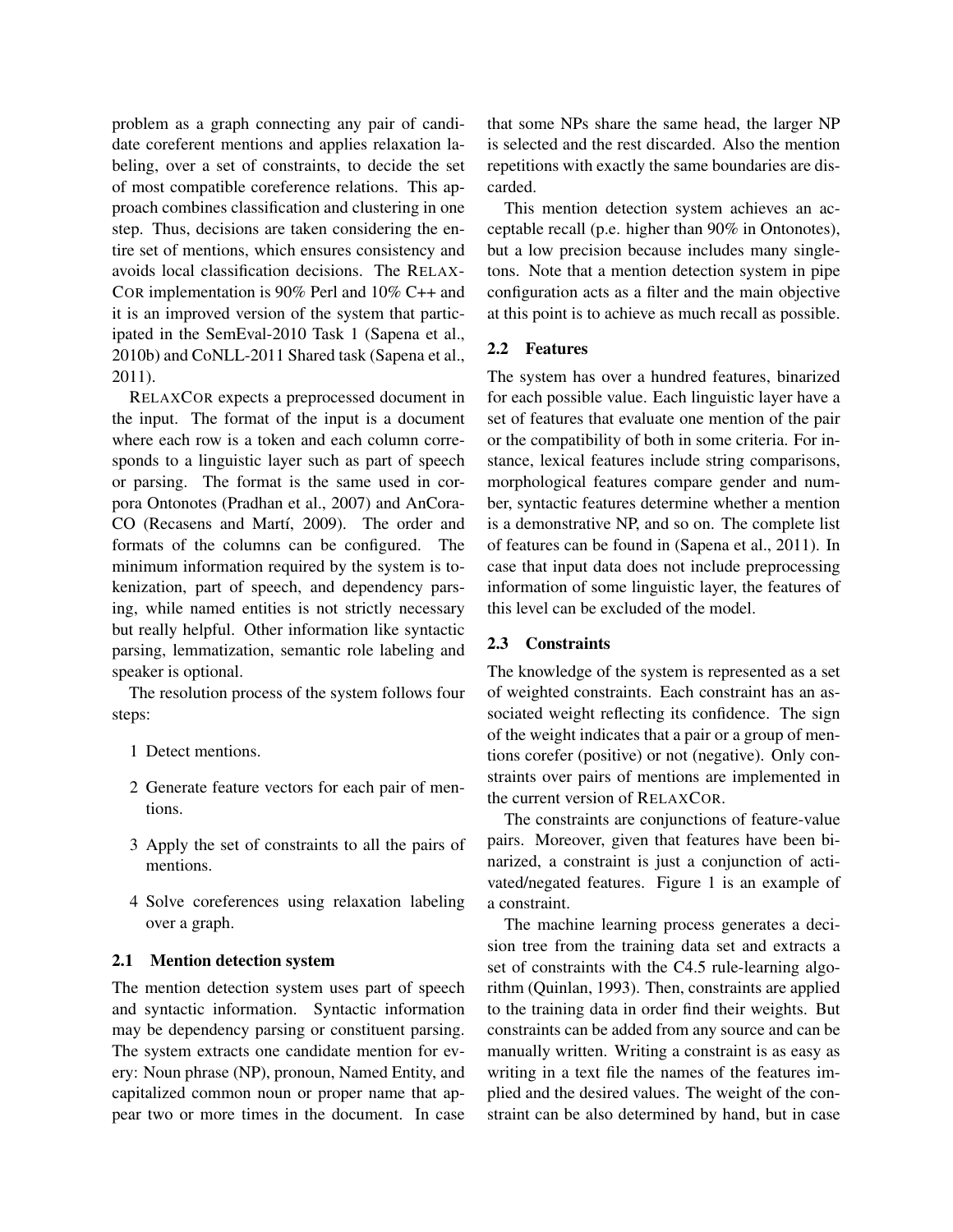DIST SEN 1 & GENDER YES & *I FIRST* & I MAXIMALNP & J MAXIMALNP & I SRL ARG 0 & J SRL ARG 0 & I TYPE P & J TYPE P

Figure 1: Example of a constraint. It applies when the distance between  $m_i$  and  $m_j$  is exactly 1 sentence, their gender match, both are maximal NPs, both are argument 0 (subject) of their respective sentences, both are pronouns, and  $m_i$  is not the first mention of its sentence.

that having training/development data, the training process can be executed without learning constraints but learning the weights and other parameters.

### 2.4 Resolution

The coreference resolution problem is represented as a graph with mentions in the vertices. Mentions are connected to each other by edges. Edges are assigned a weight that indicates the confidence that the mention pair corefers or not. More specifically, an edge weight is the sum of the weights of the constraints that apply to that mention pair. The larger the edge weight in absolute terms, the more reliable.

RELAXCOR uses relaxation labeling for the resolution of the graph partitioning process, satisfying as many constraints as possible. Relaxation labeling is an iterative algorithm that performs function optimization based on local information. More information about the resolution process can be found in the original paper (Sapena et al., 2010a).

# 3 Adaption to other languages

The system is ready to solve coreferences in English, Spanish, and Catalan. And it can be easily adapted to other languages. A preprocess pipeline in the target language is needed, including a column with EAGLES standard for part of speech (Leech and Wilson, 1996). Otherwise, the system won't have information about gender and number unless a set of rules are handwritten in the corresponding functions of the code (concretely, Mention.pm and Features.pm modules). Moreover, the system have some resources for the original languages such as nicknames, typical (fe)male names and gentiles. The same resources for the target language are useful to achieve good performances, but not mandatory.

| Measure             | Recall | Precision | ${\rm F_1}$ |
|---------------------|--------|-----------|-------------|
| mention-based CEAF  | 53.51  | 53.51     | 53.51       |
| entity-based CEAF   | 44.75  | 38.38     | 41.32       |
| <b>MUC</b>          | 56.32  | 63.16     | 59.55       |
| $\mathbf{R}^3$      | 62.16  | 72.08     | 67.09       |
| <b>BLANC</b>        | 69.50  | 73.07     | 71.10       |
| $(CEAFe+MUC+B^3)/3$ |        |           | 55.99       |

Table 1: Official test results on CoNLL (Ontonotes, English)

| Measure             | Recall | Precision | F <sub>1</sub> |
|---------------------|--------|-----------|----------------|
| mention-based CEAF  | 75.33  | 75.33     | 75.33          |
| entity-based CEAF   | 84.66  | 78.66     | 81.55          |
| <b>MUC</b>          | 59.74  | 68.08     | 63.64          |
| $\mathbf{R}^3$      | 84.67  | 77.17     | 80.75          |
| $(CEAFe+MUC+B^3)/3$ |        |           | 75.31          |

Table 2: Test results on Spanish (AnCora-CO)

# 4 Results

The following tables show the scores obtained by RELAXCOR in English (Table 1) and Spanish (Table 2). RELAXCOR achieves the second position in CoNLL-2011 Shared task. Note that the differences in the results between English and the other languages is because the differences in the corpora which includes annotated singletons and causes a boost in mention-based measures CEAF and  $B<sup>3</sup>$ . The MUC score is not affected by this difference. The package include models trained with respective corpora useful enough to solve any input data of unseen documents in the same language.

# 5 Scorer

The software package also includes an scorer to evaluate the outputs in case that gold annotation is available. The scorer has implemented the measures: MUC (Vilain et al., 1995),  $B^3$  (Bagga and Baldwin, 1998), CEAF (entity based and mention based) (Luo, 2005), and BLANC (Recasens and Hovy, 2011). Some of these measures were developed for an ideal scenario where the input includes the boundaries of the mentions (true mentions) and their behavior in a system mentions scenario was not contemplated. So, the mapping of the system mentions over the gold mentions includes some modifications inspired by (Cai and Strube, 2010). Moreover, the scorer also evaluates mention detection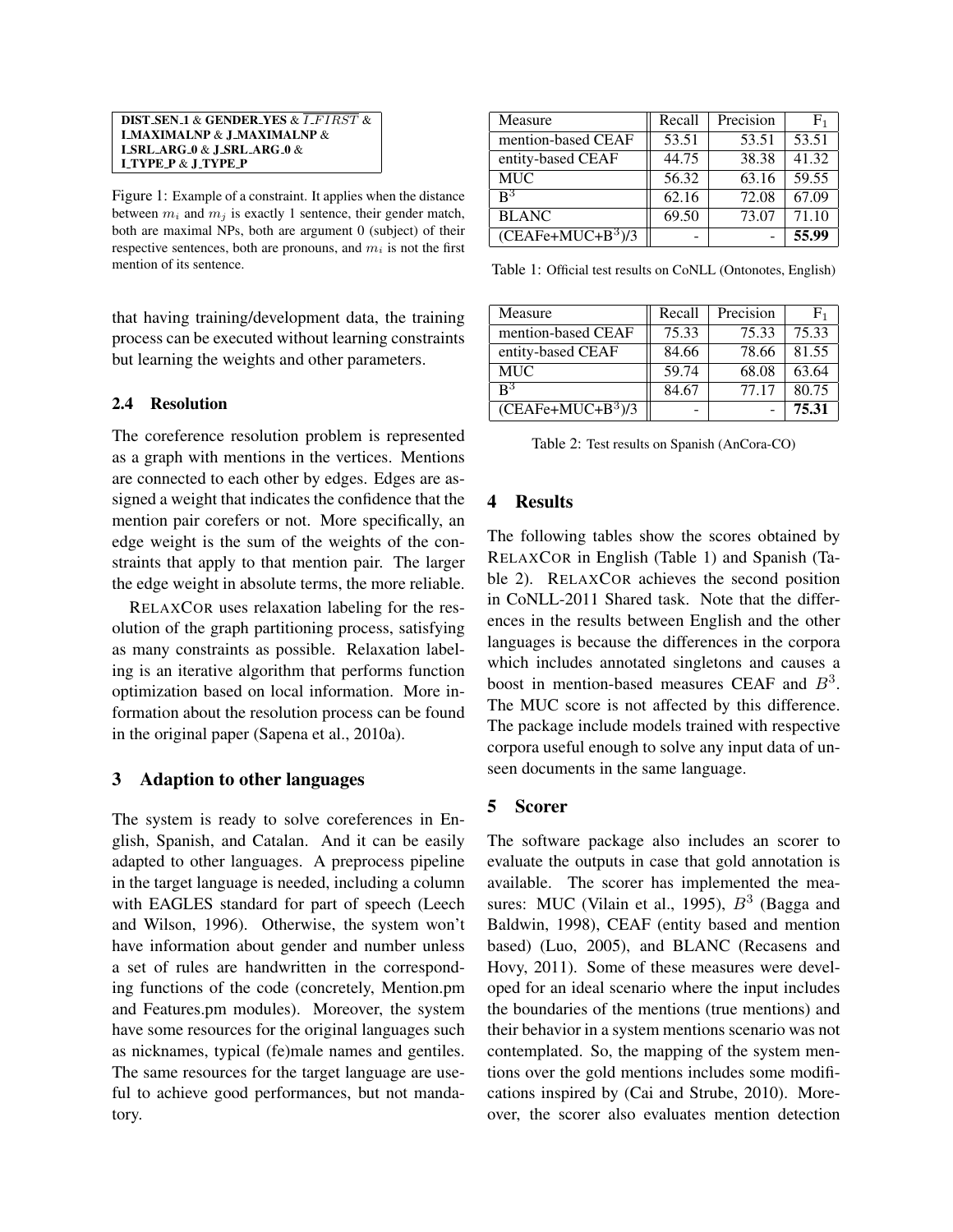with precision and recall. This scorer have been used in Semeval-2010 and CoNLL-2011 for official evaluation.

#### References

- S. Azzam, K. Humphreys, and R. Gaizauskas. 1999. Using coreference chains for text summarization. In *Proceedings of the Workshop on Coreference and its Applications*, pages 77–84. Association for Computational Linguistics.
- A. Bagga and B. Baldwin. 1998. Algorithms for scoring coreference chains. *Proceedings of the Linguistic Coreference Workshop at LREC*, pages 563–566.
- E. Bengtson and D. Roth. 2008. Understanding the value of features for coreference resolution. In *Proceedings of the Conference on Empirical Methods in Natural Language Processing*, pages 294–303. Association for Computational Linguistics.
- Jie Cai and Michael Strube. 2010. Evaluation metrics for end-to-end coreference resolution systems. In *Proceedings of SIGDIAL*, pages 28–36, University of Tokyo, Japan.
- Heeyoung Lee, Yves Peirsman, Angel Chang, Nathanael Chambers, Mihai Surdeanu, and Dan Jurafsky. 2011. Stanford's multi-pass sieve coreference resolution system at the conll-2011 shared task. In *Proceedings of the Fifteenth Conference on Computational Natural Language Learning: Shared Task*, pages 28–34, Portland, Oregon, USA, June. Association for Computational Linguistics.
- G. Leech and A. Wilson. 1996. Recommendations for the syntactic annotation of corpora.
- X. Luo. 2005. On coreference resolution performance metrics. *Proc. of HLT-EMNLP*, pages 25–32.
- T.S. Morton. 2000. Using coreference in question answering. *NIST SPECIAL PUBLICATION SP*, pages 685–688.
- J. Peral, M. Palomar, and A. Ferrández. (1999.) Coreference-oriented interlingual slot structure & machine translation. In *Proceedings of the Workshop on Coreference and its Applications*, pages 69–76. Association for Computational Linguistics.
- S.S. Pradhan, E. Hovy, M. Marcus, M. Palmer, L. Ramshaw, and R. Weischedel. 2007. OntoNotes: A unified relational semantic representation. *INTERNA-TIONAL JOURNAL OF SEMANTIC COMPUTING*, 1(4):405.
- Sameer Pradhan, Lance Ramshaw, Mitchell Marcus, Martha Palmer, Ralph Weischedel, and Nianwen Xue. 2011. Conll-2011 shared task: Modeling unrestricted

coreference in ontonotes. In *Proceedings of the Fifteenth Conference on Computational Natural Language Learning (CoNLL 2011)*, Portland, Oregon, June.

- J.R. Quinlan. 1993. *C4.5: Programs for Machine Learning*. Morgan Kaufmann.
- Marta Recasens and Eduard Hovy. 2011. BLANC: Implementing the Rand Index for coreference evaluation. *Natural Language Engineering*, doi:10.1017/S135132491000029X.
- M. Recasens and M.A. Martí. 2009. AnCora-CO: Coreferentially annotated corpora for Spanish and Catalan. *Language Resources and Evaluation*.
- Marta Recasens, Lluís Màrquez, Emili Sapena, M. Antònia Martí, Mariona Taulé, Véronique Hoste, Massimo Poesio, and Yannick Versley. 2010. Semeval-2010 task 1: Coreference resolution in multiple languages. In *Proceedings of the 5th International Workshop on Semantic Evaluation*, pages 1–8, Uppsala, Sweden, July. Association for Computational Linguistics.
- Emili Sapena, Lluís Padró, and Jordi Turmo. 2010a. A Global Relaxation Labeling Approach to Coreference Resolution. In *Proceedings of 23rd International Conference on Computational Linguistics, COLING*, Beijing, China, August.
- Emili Sapena, Lluís Padró, and Jordi Turmo. 2010b. RelaxCor: A Global Relaxation Labeling Approach to Coreference Resolution. In *Proceedings of the ACL Workshop on Semantic Evaluations (SemEval-2010)*, Uppsala, Sweden, July.
- Emili Sapena, Lluís Padró, and Jordi Turmo. 2011. Relaxcor participation in conll shared task on coreference resolution. In *Proceedings of the Fifteenth Conference on Computational Natural Language Learning: Shared Task*, pages 35–39, Portland, Oregon, USA, June. Association for Computational Linguistics.
- Josef Steinberger, Massimo Poesio, Mijail A. Kabadjov, and Karel Jeek. 2007. Two uses of anaphora resolution in summarization. *Information Processing and Management: an International Journal*, 43(6):1663– 1680.
- Veselin Stoyanov, Claire Cardie, Nathan Gilbert, Ellen Riloff, David Buttler, and David Hysom. 2010. Coreference resolution with Reconcile. In *Proceedings of the 48th Annual Meeting of the Association for Computational Linguistics (ACL 2010 Short Papers)*, pages 156–161, Uppsala, Sweden.
- Y. Versley, A. Moschitti, M. Poesio, and X. Yang. 2008. Coreference systems based on kernels methods. In *Proceedings of the 22nd International Conference on Computational Linguistics-Volume 1*, pages 961–968. Association for Computational Linguistics.